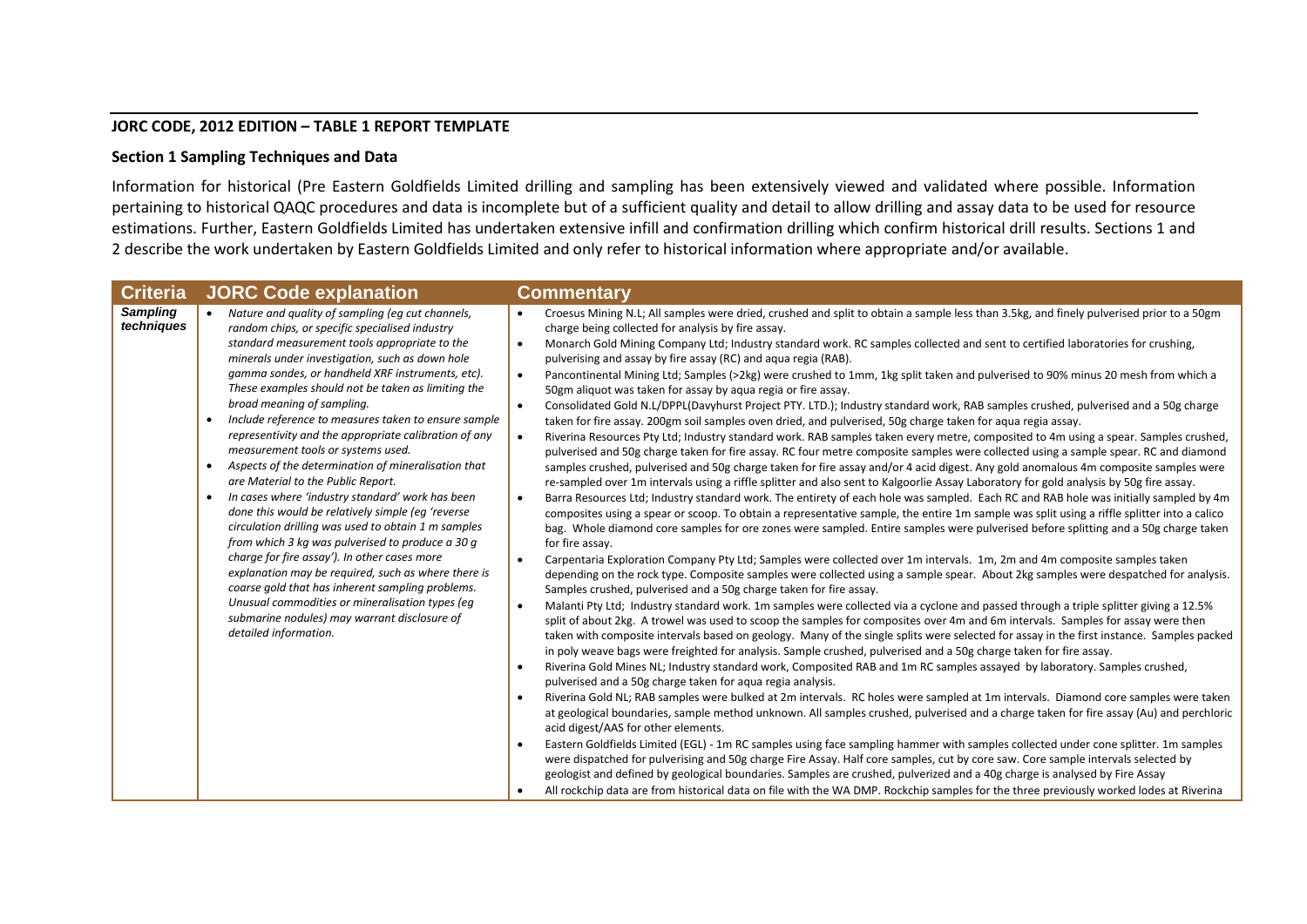| <b>Criteria</b>                    | <b>JORC Code explanation</b>                                                                                                                                                                                                                                                                                                                                                                                     | <b>Commentary</b>                                                                                                                                                                                                                                                                                                                                                                                                                                                                                                                                                                                                                                                                                                                                                                                                                                                                                                                                                                                                                                                                                                                                                                                                                                                                                                                                                                                                                                                                                                                                                                                                                                                                                                                                                                                                                                                                                                                                                                                                                                                                                                                                                                                                                                                                                                                                                                                                                                                                                                                                                                                                                                                                                                                                                  |
|------------------------------------|------------------------------------------------------------------------------------------------------------------------------------------------------------------------------------------------------------------------------------------------------------------------------------------------------------------------------------------------------------------------------------------------------------------|--------------------------------------------------------------------------------------------------------------------------------------------------------------------------------------------------------------------------------------------------------------------------------------------------------------------------------------------------------------------------------------------------------------------------------------------------------------------------------------------------------------------------------------------------------------------------------------------------------------------------------------------------------------------------------------------------------------------------------------------------------------------------------------------------------------------------------------------------------------------------------------------------------------------------------------------------------------------------------------------------------------------------------------------------------------------------------------------------------------------------------------------------------------------------------------------------------------------------------------------------------------------------------------------------------------------------------------------------------------------------------------------------------------------------------------------------------------------------------------------------------------------------------------------------------------------------------------------------------------------------------------------------------------------------------------------------------------------------------------------------------------------------------------------------------------------------------------------------------------------------------------------------------------------------------------------------------------------------------------------------------------------------------------------------------------------------------------------------------------------------------------------------------------------------------------------------------------------------------------------------------------------------------------------------------------------------------------------------------------------------------------------------------------------------------------------------------------------------------------------------------------------------------------------------------------------------------------------------------------------------------------------------------------------------------------------------------------------------------------------------------------------|
|                                    |                                                                                                                                                                                                                                                                                                                                                                                                                  | (Main, Murchison and Reggie) and Riverina South are from Aztec Exploration Ltd.'s 1984 Annual Report. Samples were collected from<br>historical artisan shafts which follow the line of the particular lodes. Recent surface examinations indicate that all samples were fully<br>oxidised prior to sample collection. Analyses for gold were performed by Analabs, Perth using an aqua regia digestion and an AAS<br>measurement with a detection limit of 0.008 g/t. These data were reported in A14783. Information about sample location is from maps<br>contained in that report.<br>Rockchip data from the extensions of lodes north of the Riverina were reported by Barra Resources Ltd. in 2002 Annual Technical report<br>$\bullet$<br>A64880. Samples were collected from "shallow diggings and mullock dumps surrounding old mine shafts All samples collected were<br>composed of quartz veining preferentially selected" Samples were analysed by fire assay with an AAS finish at Kalgoorlie Assay<br>Laboratory in Kalgoorlie. The detection was to 0.01 g/t. Coordinates for those samples were provided in that report.                                                                                                                                                                                                                                                                                                                                                                                                                                                                                                                                                                                                                                                                                                                                                                                                                                                                                                                                                                                                                                                                                                                                                                                                                                                                                                                                                                                                                                                                                                                                                                                                                          |
| <b>Drilling</b><br>techniques      | Drill type (eq core, reverse circulation, open-hole<br>hammer, rotary air blast, auger, Bangka, sonic, etc)<br>and details (eq core diameter, triple or standard<br>tube, depth of diamond tails, face-sampling bit or<br>other type, whether core is oriented and if so, by<br>what method, etc).                                                                                                               | Croesus Mining N.L; Auger samples were drilled by Prodrill Pty Ltd using Toyota mounted auger rig. RAB holes were drilled by either<br>$\bullet$<br>Kennedy, or Arrinooka or Challenge Drilling of Kalgoorlie. Challenge drilling employed a custom built RAB/AC rig. RC holes were drilled<br>by Ausdrill Pty Ltd and diamond holes were drilled by Sandersons. Core was oriented.<br>Monarch Gold Mining Company Ltd; Aircore and RAB holes were drilled by Challenge Drilling. All RC holes were drilled by Kennedy<br>$\bullet$<br>Drilling Contractors with 5 <sup>1/2</sup> " hammer.<br>Pancontinental Mining Ltd; Drilling was undertaken by Davies Drilling of Kalgoorlie using a Schramn T64 rig.<br>$\bullet$<br>Consolidated Gold N.L/DPPL; Auger samples were collected using a power auger fitted to a 4WD vehicle. RAB drilling was undertaken<br>$\bullet$<br>by Bostech Drilling Pty Ltd.<br>Riverina Resources Pty Ltd; RC holes drilled with 5 <sup>1/4"</sup> hammer. Unknown diamond core diameter.<br>$\bullet$<br>Barra Resources Ltd; Holes were drilled by Resource Drilling Pty Ltd using a Schramm 450 drill rig.<br>Carpentaria Exploration Company Pty Ltd; RC drilling by Robinson contractors. Face sampling hammer used.<br>Malanti Pty Ltd; Holes were drilled by Redmond Drilling of Kalgoorlie using a truck mounted Schramm rig with a compressor rated at<br>$\bullet$<br>900 cfm 350 psi.<br>Riverina Gold Mines NL; Vacuum holes were drilled by G & B Drilling using a Toyota Landcruiser mounted Edsom vacuum rig fitted with<br>a 2 inch (5.08cm) diameter blade. RAB holes were drilled by PJ and RM Kennedy using a Hydro RAB 50 drill rig mounted on a 4 wheel<br>Hino truck with 600 cfm/200 PSI air capacity. A 5 1/4 inch hammer and blade were used. RC holes were drilled by either Civil Resources<br>Ltd using an Ingersoll Rand T4W heavy duty percussion rig fitted with a 900 cfm at 350 PSI air compressor and a 51/4 inch (13,34cm<br>diameter) RC hollow hammer or by Swick Drilling using an Ingersoll Rand TH 60 reverse circulation drill rig with 750 cfm/350 PSI air<br>capacity and a 51/4 inch RC hollow hammer or by B. Stockwell of Murray Black's Spec Mining Services using a rig mounted on an 8 x 4<br>Mercedes.<br>Riverina Gold NL; RC hole were drilled by Green Drilling using Schramm T66 rig. Diamond holes were drilled by Longyear. Diamond<br>$\bullet$<br>holes were sometimes drilled with a RC pre-collar, HQ core and a NQ2 core drilled.<br>EGL - 5¼ to 5½ inch diameter RC holes using face sampling hammer with samples collected under cone splitter. HQ3 coring to<br>$\bullet$<br>competent rock (average 50m), then NQ2 to BOH. All core oriented by reflex instrument. |
| <b>Drill</b><br>sample<br>recovery | Method of recording and assessing core and chip<br>$\bullet$<br>sample recoveries and results assessed.<br>Measures taken to maximise sample recovery and<br>$\bullet$<br>ensure representative nature of the samples.<br>Whether a relationship exists between sample<br>$\bullet$<br>recovery and grade and whether sample bias may<br>have occurred due to preferential loss/gain of<br>fine/coarse material. | Auger, RAB and RC drill recoveries were not recorded by Croesus Mining N.L, Monarch Gold Mining Company Ltd, Pancontinental<br>$\bullet$<br>Mining Ltd, Consolidated Gold N.L/DPPL, Riverina Resources Pty Ltd, Barra Resources Ltd, Carpentaria Exploration Company Pty Ltd,<br>Malanti Pty Ltd, Riverina Gold Mines NL or Riverina Gold Mines NL. However Monarch, in a Riverina resource report state that "Good<br>recoveries for RMRC series RC drilling were observed. Minor water was encountered in 27 of the RMRC series drill holes"<br>Diamond Core recoveries are very high due to the competent ground. Any core recovery issues are noted on core blocks and logged.<br>$\bullet$<br>EGL - Diamond drill recoveries are recorded as a percentage calculated from measured core against downhole drilled intervals (core<br>$\bullet$<br>blocks).                                                                                                                                                                                                                                                                                                                                                                                                                                                                                                                                                                                                                                                                                                                                                                                                                                                                                                                                                                                                                                                                                                                                                                                                                                                                                                                                                                                                                                                                                                                                                                                                                                                                                                                                                                                                                                                                                                     |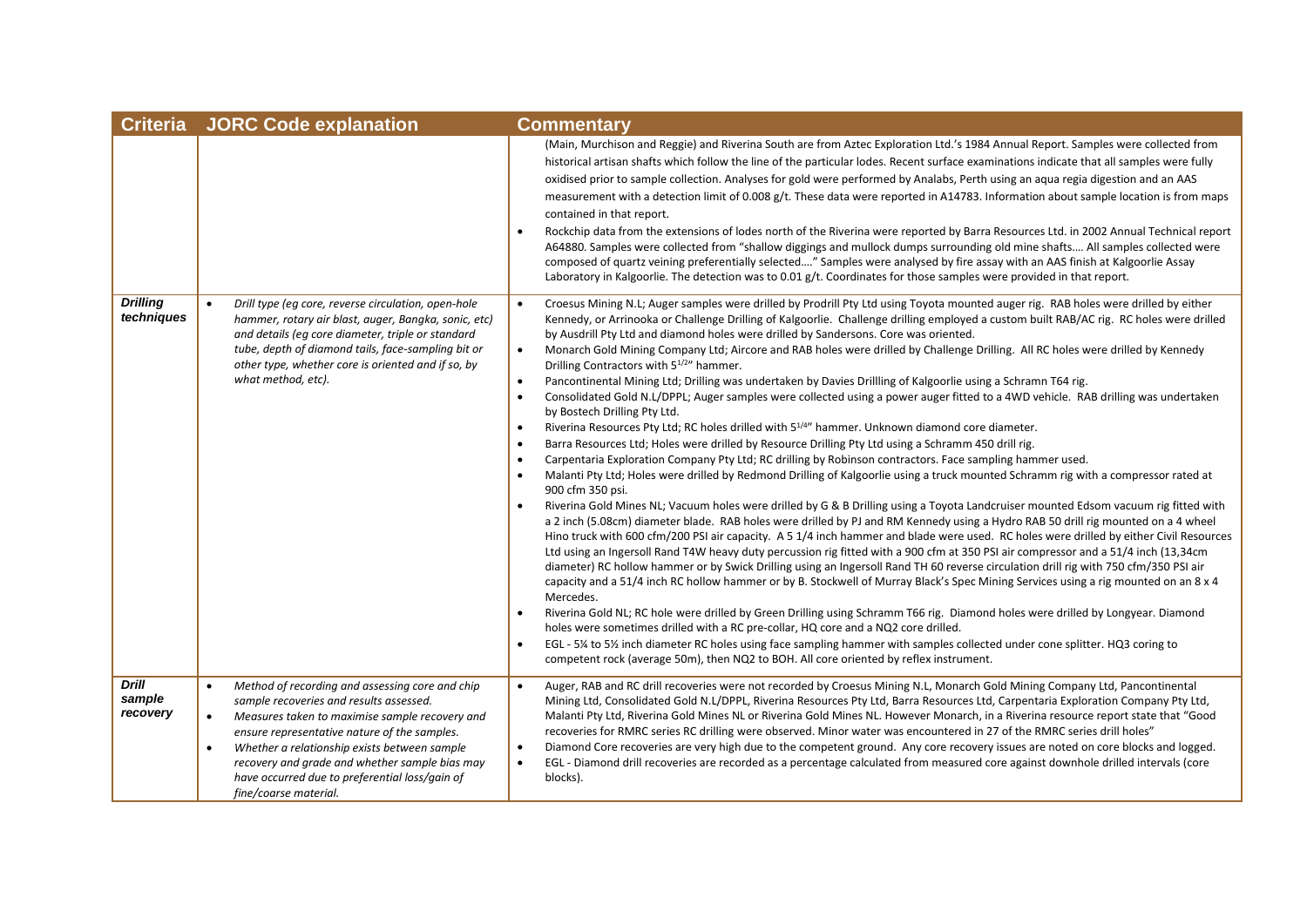| <b>Criteria</b>                                             | <b>JORC Code explanation</b>                                                                                                                                                                                                                                                                                                                                                                                                  | Commentary                                                                                                                                                                                                                                                                                                                                                                                                                                                                                                                                                                                                                                                                                                                                                                                                                                                                                                                                                                                                                                                                                                                                                                                                                                                                                                                                                                                                                                                                                                                                                                                                                                                                                                                                                                                                                                                                                                                                                                                                                                                                                                                                                                                                                                                                                                                                                                                                                                                                                                                                                                                                                                                                                                                                                                                                                                                                                                                                                                                                                                                                                                                                                                                                                                                                                                                                                                                                                                                                                                                                                                                                                                                                                                                                                                                                                                                                                                                                                                                                                                                                                                                                                      |  |
|-------------------------------------------------------------|-------------------------------------------------------------------------------------------------------------------------------------------------------------------------------------------------------------------------------------------------------------------------------------------------------------------------------------------------------------------------------------------------------------------------------|-----------------------------------------------------------------------------------------------------------------------------------------------------------------------------------------------------------------------------------------------------------------------------------------------------------------------------------------------------------------------------------------------------------------------------------------------------------------------------------------------------------------------------------------------------------------------------------------------------------------------------------------------------------------------------------------------------------------------------------------------------------------------------------------------------------------------------------------------------------------------------------------------------------------------------------------------------------------------------------------------------------------------------------------------------------------------------------------------------------------------------------------------------------------------------------------------------------------------------------------------------------------------------------------------------------------------------------------------------------------------------------------------------------------------------------------------------------------------------------------------------------------------------------------------------------------------------------------------------------------------------------------------------------------------------------------------------------------------------------------------------------------------------------------------------------------------------------------------------------------------------------------------------------------------------------------------------------------------------------------------------------------------------------------------------------------------------------------------------------------------------------------------------------------------------------------------------------------------------------------------------------------------------------------------------------------------------------------------------------------------------------------------------------------------------------------------------------------------------------------------------------------------------------------------------------------------------------------------------------------------------------------------------------------------------------------------------------------------------------------------------------------------------------------------------------------------------------------------------------------------------------------------------------------------------------------------------------------------------------------------------------------------------------------------------------------------------------------------------------------------------------------------------------------------------------------------------------------------------------------------------------------------------------------------------------------------------------------------------------------------------------------------------------------------------------------------------------------------------------------------------------------------------------------------------------------------------------------------------------------------------------------------------------------------------------------------------------------------------------------------------------------------------------------------------------------------------------------------------------------------------------------------------------------------------------------------------------------------------------------------------------------------------------------------------------------------------------------------------------------------------------------------------------------|--|
|                                                             |                                                                                                                                                                                                                                                                                                                                                                                                                               | There is no known relationship between sample recovery and grade.                                                                                                                                                                                                                                                                                                                                                                                                                                                                                                                                                                                                                                                                                                                                                                                                                                                                                                                                                                                                                                                                                                                                                                                                                                                                                                                                                                                                                                                                                                                                                                                                                                                                                                                                                                                                                                                                                                                                                                                                                                                                                                                                                                                                                                                                                                                                                                                                                                                                                                                                                                                                                                                                                                                                                                                                                                                                                                                                                                                                                                                                                                                                                                                                                                                                                                                                                                                                                                                                                                                                                                                                                                                                                                                                                                                                                                                                                                                                                                                                                                                                                               |  |
| Logging                                                     | Whether core and chip samples have been<br>$\bullet$<br>geologically and geotechnically logged to a level of<br>detail to support appropriate Mineral Resource<br>estimation, mining studies and metallurgical studies.<br>Whether logging is qualitative or quantitative in<br>$\bullet$<br>nature. Core (or costean, channel, etc) photography.<br>The total length and percentage of the relevant<br>intersections logged. | Croesus Mining N.L; RAB drill logs were recorded both on paper and later electronically by a Casiopia datalogger. Diamond core was<br>$\bullet$<br>geologically, geotechnically and magnetic susceptibility logged. Qualitative: alteration, colour, contact, grainsize, joint, matrix, texture,<br>rocktype, mineral, structure, sulphide, percent sulphide, vein type, percent vein, weathering. Quantitative; percent sulphide, percent<br>vein. Diamond core was photographed.<br>$\bullet$<br>Monarch Gold Mining Company Ltd; Qualitative: lithology, mineralisation code, alteration, vein code, sulphide code. Quantitative;<br>percent mineralisation, alteration intensity, percent vein, percent sulphide.<br>Pancontinental Mining Ltd; All drill data was recorded on computer forms and the lithological descriptions were produced by Control<br>$\bullet$<br>Data' Bordata program. Qualitative: colour, weathering, minerals, grainsize, rock, structure, alteration. Quantitative: alteration<br>intensity.<br>Consolidated Gold N.L/DPPL; Holes were logged at 1m intervals using a standard logging sheet directly onto a palmtop logger.<br>$\bullet$<br>Qualitative: colour, weathering, minerals, grainsize, rock, structure, alteration. Quantitative: alteration intensity.<br>Riverina Resources Pty Ltd; Qualitative: lithology, minerals, oxidation, colour, grain, texture, texture intensity, alteration, sulphide,<br>$\bullet$<br>comments. Quantitative: alteration intensity, percent sulphide, percent quartz veins.<br>Barra Resources Ltd; Each meter from all RC drill holes was washed, sieved and collected in chip trays and stored at the Barminco First<br>Hit Mine office. These rock chips were geologically logged using the Barminco Pty Ltd geological logging codes. This data was manually<br>recorded on logging sheets or captured digitally using a HP Jornada hand held computer utilising the Micromine Field Marshall program<br>and entered into a digital database at the Barminco First Hit Mine office. Each diamond drill holes was recovered according to the<br>driller's core blocks and metre marked. The core was logged to the centimetre, and samples were marked up accordingly. The core was<br>geologically logged using the Barminco Pty Ltd geological logging codes. This data was manually recorded on logging sheets in the field<br>and entered into a digital database at the Barminco First Hit Mine office. Qualitative: qualifier, lithology, mineralisation, alteration,<br>grain size, texture, colour, oxidation. Quantitative; percentage of quartz and sulphide. Core was photographed.<br>Carpentaria Exploration Company Pty Ltd; Qualitative: description. Quantitative; percent oxidation, percent quartz, percent pyrite.<br>$\bullet$<br>Malanti Pty Ltd; Qualitative: description. Quantitative; percent quartz. Logged on a metre basis.<br>$\bullet$<br>Riverina Gold Mines NL; Qualitative for Vacuum holes: colour, grain size, alteration minerals, rock type, structure, vein type, sulphides,<br>oxidation and comments. Quantitative for Vacuum holes; percent veins, percent sulphides. Qualitative for RAB holes and RC holes<br>from RV110 to RV295: colour, grain size, alteration minerals, rock type, fabric, vein type, sulphides, oxidation and comments.<br>Quantitative RAB holes and RC holes from RV110 to RV295; percent veins, percent sulphides. Qualitative for RC holes from RV296 to<br>RV350: geology, oxidation, colour and description. Quantitative for RC holes from RV296 to RV350; percent quartz.<br>Riverina Gold NL; Qualitative: RQD, lithology, mineralisation, alteration, weathering, veining, fracturing. Quantitative: percent quartz.<br>$\bullet$<br>EGL - Qualitative: Lithology, colour, oxidation, grainsize, texture, structure, hardness, regolith. Quantitative: estimates are made of<br>$\bullet$<br>quartz veining, sulphide and alteration percentages. Core photographed.<br>All holes were geologically logged in their entirety to a level of detail to support mineral resource estimation.<br>$\bullet$ |  |
| Sub-<br>sampling<br>techniques<br>and sample<br>preparation | If core, whether cut or sawn and whether quarter,<br>$\bullet$<br>half or all core taken.<br>If non-core, whether riffled, tube sampled, rotary<br>split, etc and whether sampled wet or dry.<br>For all sample types, the nature, quality and<br>appropriateness of the sample preparation<br>technique.<br>Quality control procedures adopted for all sub-<br>sampling stages to maximise representivity of                 | Croesus Mining N.L; Auger samples were taken from an average depth of 1.5m to 2m. RAB and Aircore samples were collected in<br>$\bullet$<br>buckets below a free standing cyclone and laid out at 1m intervals in rows of tens adjacent to the drill collar. Composite analytical<br>samples (~3.5kg) were initially collected over 5m intervals for each hole and a 1m bottom of hole analytical sample. Analytical<br>composite samples were formed by taking a representative scoop through each 1m drill sample. RC drill samples were collected in large<br>plastic retention bags below a freestanding cyclone at 1m intervals, with analytical samples initially formed by composite sampling over<br>5m intervals. Where samples were dry, analytical composites were formed by spear sampling, using a 50mm diameter plastic pipe<br>pushed through the drill cuttings in the sample retention bag to the base of the bag. The pipe is removed carefully with the contents of<br>the pipe containing a representation of the retained metre. Wet RC drill samples where thoroughly mixed in the sample retention bag                                                                                                                                                                                                                                                                                                                                                                                                                                                                                                                                                                                                                                                                                                                                                                                                                                                                                                                                                                                                                                                                                                                                                                                                                                                                                                                                                                                                                                                                                                                                                                                                                                                                                                                                                                                                                                                                                                                                                                                                                                                                                                                                                                                                                                                                                                                                                                                                                                                                                                                                                                                                                                                                                                                                                                                                                                                                                                                                                                                                                                   |  |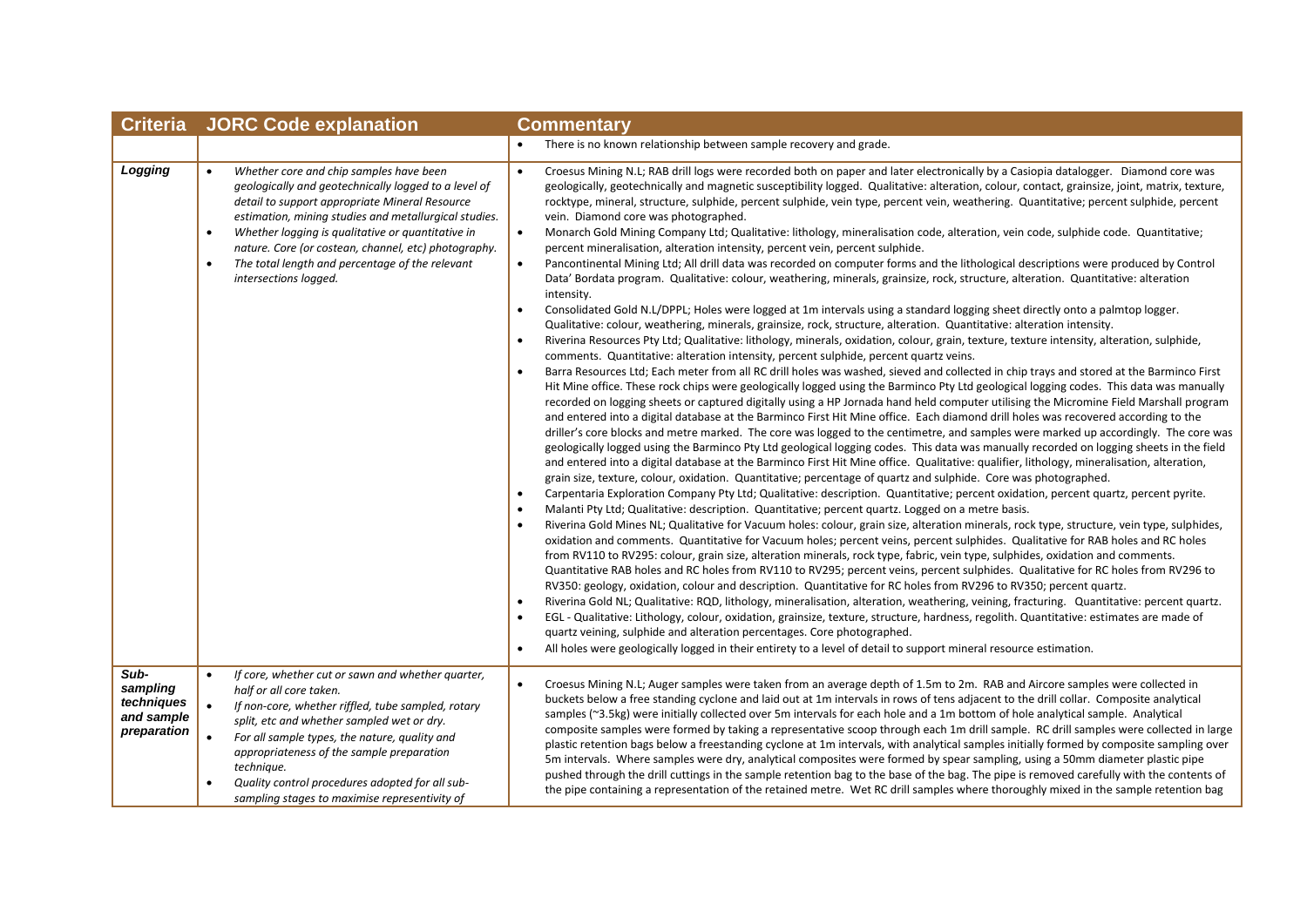| <b>Criteria</b> | <b>JORC Code explanation</b>                                                                                                                                                                                                                                                                                        | <b>Commentary</b>                                                                                                                                                                                                                                                                                                                                                                                                                                                                                                                                                                                                                                                                                                                                                                                                                                                                                                                                                                                                                                                                                                                                                                                                                                                                                                                                                                                                                                                                                                                                                                                                                                                                                                                                                                                                                                                                                                                                                                                                                                                                                                                                                                                                                                                                                                                                                                                                                                                                                                                                                                                                                                                                                                                                                                                                                                                                                                                                                                                                                                                                                                                                                                                                                                                                                                                                                                                                                                                                                                                                                                                                                                                                                                                                                                                                                                                                                                                                                                                                                                                                                                                                                                                                                                                                                                                                                                                                                                                                                                                                                                                                                                                                                                                                                                                                                                                                                                                                                                                                                                                                                                                                                                                                                                                                                                                                                                                                                                                                  |
|-----------------|---------------------------------------------------------------------------------------------------------------------------------------------------------------------------------------------------------------------------------------------------------------------------------------------------------------------|------------------------------------------------------------------------------------------------------------------------------------------------------------------------------------------------------------------------------------------------------------------------------------------------------------------------------------------------------------------------------------------------------------------------------------------------------------------------------------------------------------------------------------------------------------------------------------------------------------------------------------------------------------------------------------------------------------------------------------------------------------------------------------------------------------------------------------------------------------------------------------------------------------------------------------------------------------------------------------------------------------------------------------------------------------------------------------------------------------------------------------------------------------------------------------------------------------------------------------------------------------------------------------------------------------------------------------------------------------------------------------------------------------------------------------------------------------------------------------------------------------------------------------------------------------------------------------------------------------------------------------------------------------------------------------------------------------------------------------------------------------------------------------------------------------------------------------------------------------------------------------------------------------------------------------------------------------------------------------------------------------------------------------------------------------------------------------------------------------------------------------------------------------------------------------------------------------------------------------------------------------------------------------------------------------------------------------------------------------------------------------------------------------------------------------------------------------------------------------------------------------------------------------------------------------------------------------------------------------------------------------------------------------------------------------------------------------------------------------------------------------------------------------------------------------------------------------------------------------------------------------------------------------------------------------------------------------------------------------------------------------------------------------------------------------------------------------------------------------------------------------------------------------------------------------------------------------------------------------------------------------------------------------------------------------------------------------------------------------------------------------------------------------------------------------------------------------------------------------------------------------------------------------------------------------------------------------------------------------------------------------------------------------------------------------------------------------------------------------------------------------------------------------------------------------------------------------------------------------------------------------------------------------------------------------------------------------------------------------------------------------------------------------------------------------------------------------------------------------------------------------------------------------------------------------------------------------------------------------------------------------------------------------------------------------------------------------------------------------------------------------------------------------------------------------------------------------------------------------------------------------------------------------------------------------------------------------------------------------------------------------------------------------------------------------------------------------------------------------------------------------------------------------------------------------------------------------------------------------------------------------------------------------------------------------------------------------------------------------------------------------------------------------------------------------------------------------------------------------------------------------------------------------------------------------------------------------------------------------------------------------------------------------------------------------------------------------------------------------------------------------------------------------------------------------------------------------------------------------|
|                 | samples.<br>Measures taken to ensure that the sampling is<br>$\bullet$<br>representative of the in situ material collected,<br>including for instance results for field<br>duplicate/second-half sampling.<br>Whether sample sizes are appropriate to the grain<br>$\bullet$<br>size of the material being sampled. | and 'scoop' sampled to form a 5m composite sample. HQ diamond core was cut into halves and sampled on geological boundaries, to a<br>minimum of 20cm samples or on a metre basis on site. The diamond core was cut using a diamond saw, with half core being submitted<br>to the laboratory for analysis and the other stored. Field samples were taken for RAB, RC and diamond core samples at a rate of 1 in 20.<br>Composite analytical samples returning values greater than 0.1 g/t Au were re-sampled at 1m intervals.<br>Monarch Gold Mining Company Ltd; Drill hole samples were collected at 4m and 3m composite intervals. All samples at ALS Kalgoorlie<br>$\bullet$<br>were sorted, dried, split via a riffle splitter using the standard splitting procedure laboratory Method Code SPL-21, pulverised in a ring<br>mill using a standard low chrome steel ring set to >85% passing 75 micron. If sample was >3 kg it was split prior to pulverising and the<br>remainder retained or discarded. A 250g representative split sample was taken, the remaining residue sample stored and a 50gm<br>sample charge was taken for analysis. All samples at Ultra Trace Pty Ltd were sorted, dried, a 2.5 - 3kg sample was pulverized using a<br>vibrating disc, was split into a 200-300g subsample and the residue sample stored. A 40grm charge was taken for analysis. Composite<br>samples returning anomalous values were sampled at 1m intervals using a scoop. For both RC and RAB drilling a duplicate sample was<br>collected at every 25th sample, and a standard sample was submitted every 20th sample.<br>Pancontinental Mining Ltd; RC samples were collected in plastic bags directly from the cyclone at 1m intervals, split twice through a<br>sample splitter before splitting off a 2kg sample for analysis. Samples were crushed to 1mm, 1kg split taken and pulverised to 90%<br>minus 20 mesh from which a 50gm aliquot was taken. Field samples were taken at a rate of 1 in 10 and results show a good correlation<br>with the original values. Samples sent to SGS were dried, jaw and roll crushed, split and pulverised in a chromium steel mill.<br>Consolidated Gold N.L/DPPL; Auger samples were collected at a nominal depth of 1.5m or blade refusal. Approximately 200gm of<br>material was placed into pre-numbered paper geochemical bags. Sample numbers were entered into a datalogger linked to the GPS<br>unit to ensure accuracy. RAB samples were collected a 1m intervals and used to create a 4m composite sample. Samples were oven<br>dried, pulverised in a single stage grinding bowl until about 90% of the material passed 75 micron. A 50gm split sample was taken for<br>analysis. Composite samples returning values greater than 0.19 Au g/t were sampled at 1m intervals.<br>Riverina Resources Pty Ltd; Auger soil samples were collected from a depth of 1.8m or blade refusal. RAB and RC 4m composites were<br>$\bullet$<br>taken using a sample spear. Samples were dried, crushed, split, pulverised and a 50gm charge taken. Composite samples returning<br>anomalous gold values were sampled at 1m intervals using a sample spear.<br>Barra Resources Ltd; Every metre of the drilling was collected through a cyclone into a large green plastic bag and lined up in rows near<br>$\bullet$<br>the hole in rows of 20. The entirety of each hole was sampled. Each hole was initially sampled by 4m composites using a spear or<br>scoop. Once each hole was logged, intervals considered to be geologically significant were re-sampled at 1m intervals. To obtain a<br>representative sample, the entire 1m sample was split using a riffle splitter into a calico bag. Whole diamond core samples for ore<br>zones were sampled. Samples greater than 2.5kg were riffle split to <2.5kg using a Jones riffle splitter. The entire sample was then<br>pulverised in a Labtechnics LM5 to better than 85% passing 75 microns. A 50gm pulp was taken for assaying in appropriately numbered<br>satchels. Composite samples that returned gold assays greater than 0.1 g/t Au and that had not been previously sampled at 1m<br>intervals, were re-sampled at 1m intervals. In addition, any highly anomalous 1m samples were also sampled again to confirm their<br>assay results.<br>Carpentaria Exploration Company Pty Ltd; Samples were collected over 1m intervals. 2m and 4m composite samples were collected<br>using a sample spear. About 2kg samples were despatched for analysis. Samples were dried, crushed, split, pulverised and a charge<br>taken for analysis.<br>Malanti Pty Ltd; 1m samples were collected in plastic bags via a cyclone and passed through a triple splitter giving a 12.5% split of about<br>2kg which was placed in a calico bag and marked with the drill hole number and interval sampled. The 87.5% was returned to the<br>similarly numbered large plastic bag and laid in rows on site. A trowel was used to scoop the samples for composites over 4m and 6m<br>intervals. Samples for assay were then taken with composite intervals based on geology. Many of the single splits were selected for<br>assay in the first instance. Samples packed in poly weave bags were freighted for analysis. Samples were dried, crushed, split,<br>pulverised and a 50gm charge taken. RC Samples with anomalous composite assays were split and submitted for analysis. |
|                 |                                                                                                                                                                                                                                                                                                                     | Riverina Gold Mines NL; Vacuum hole samples were collected every metre and split. RAB samples were taken every metre through a<br>cyclone and riffle split to a quarter and composited to 4m intervals. RC samples were taken every metre through a cyclone after being                                                                                                                                                                                                                                                                                                                                                                                                                                                                                                                                                                                                                                                                                                                                                                                                                                                                                                                                                                                                                                                                                                                                                                                                                                                                                                                                                                                                                                                                                                                                                                                                                                                                                                                                                                                                                                                                                                                                                                                                                                                                                                                                                                                                                                                                                                                                                                                                                                                                                                                                                                                                                                                                                                                                                                                                                                                                                                                                                                                                                                                                                                                                                                                                                                                                                                                                                                                                                                                                                                                                                                                                                                                                                                                                                                                                                                                                                                                                                                                                                                                                                                                                                                                                                                                                                                                                                                                                                                                                                                                                                                                                                                                                                                                                                                                                                                                                                                                                                                                                                                                                                                                                                                                                            |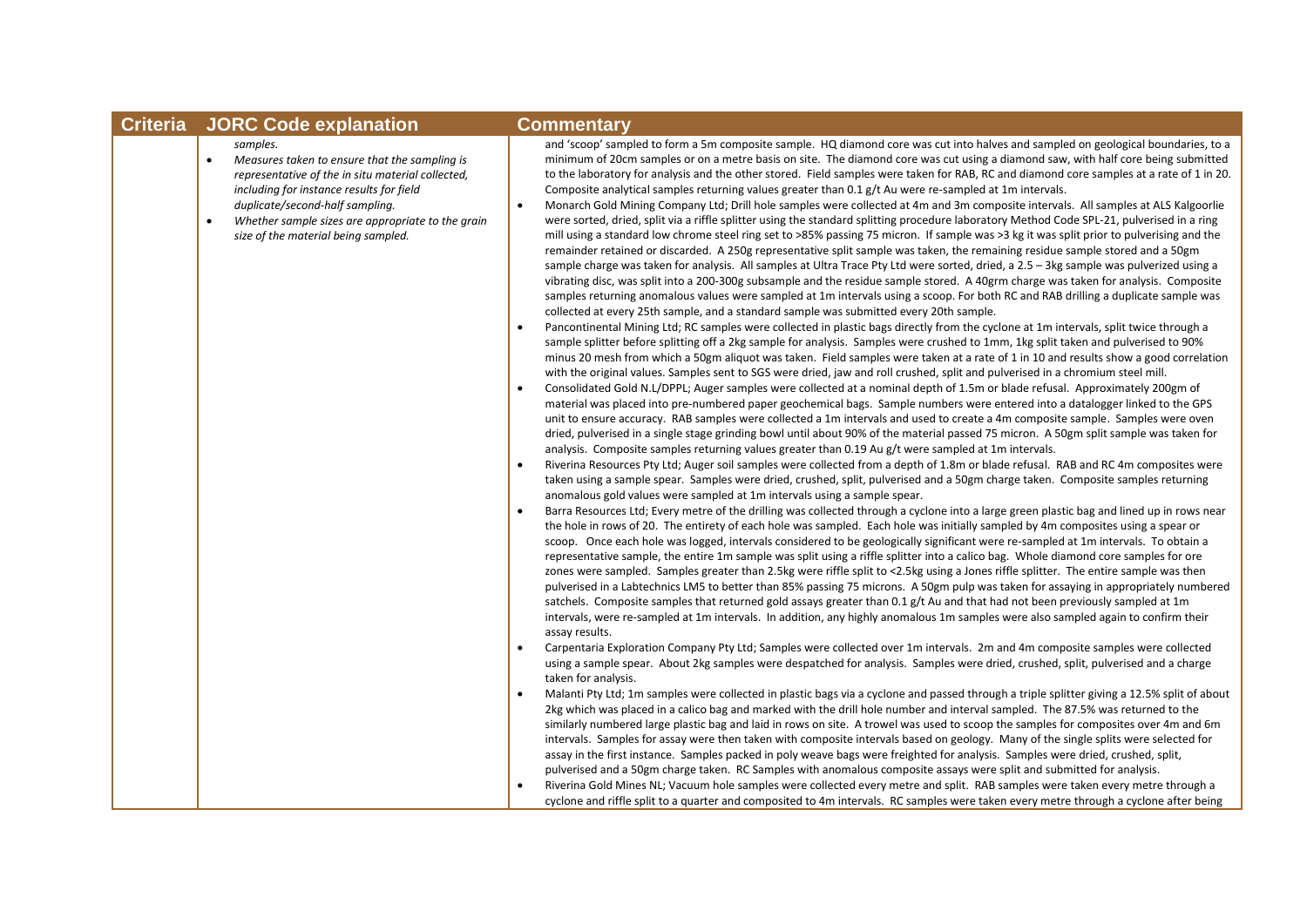| <b>Criteria</b>                                               | <b>JORC Code explanation</b>                                                                                                                                                                                                                                                                                                                                                                                                                                                                                                                                                                                                                                           | <b>Commentary</b>                                                                                                                                                                                                                                                                                                                                                                                                                                                                                                                                                                                                                                                                                                                                                                                                                                                                                                                                                                                                                                                                                                                                                                                                                                                                                                                                                                                                                                                                                                                                                                                                                                                                                                                                                                                                                                                                                                                                                                                                                                                                                                                                                                                                                                                                                                                                                                                                                                                                                                                                                                                                                                                                                                                                                                                                                                                                                                                                                                                                                                                                                                                                                                                                                                                                                                                                                                                                                                                                                                                                                                                                                                                                                                                                                                                                                                                                                                                                                                                                                                                                                                                                                                                                                                                                                                           |
|---------------------------------------------------------------|------------------------------------------------------------------------------------------------------------------------------------------------------------------------------------------------------------------------------------------------------------------------------------------------------------------------------------------------------------------------------------------------------------------------------------------------------------------------------------------------------------------------------------------------------------------------------------------------------------------------------------------------------------------------|-----------------------------------------------------------------------------------------------------------------------------------------------------------------------------------------------------------------------------------------------------------------------------------------------------------------------------------------------------------------------------------------------------------------------------------------------------------------------------------------------------------------------------------------------------------------------------------------------------------------------------------------------------------------------------------------------------------------------------------------------------------------------------------------------------------------------------------------------------------------------------------------------------------------------------------------------------------------------------------------------------------------------------------------------------------------------------------------------------------------------------------------------------------------------------------------------------------------------------------------------------------------------------------------------------------------------------------------------------------------------------------------------------------------------------------------------------------------------------------------------------------------------------------------------------------------------------------------------------------------------------------------------------------------------------------------------------------------------------------------------------------------------------------------------------------------------------------------------------------------------------------------------------------------------------------------------------------------------------------------------------------------------------------------------------------------------------------------------------------------------------------------------------------------------------------------------------------------------------------------------------------------------------------------------------------------------------------------------------------------------------------------------------------------------------------------------------------------------------------------------------------------------------------------------------------------------------------------------------------------------------------------------------------------------------------------------------------------------------------------------------------------------------------------------------------------------------------------------------------------------------------------------------------------------------------------------------------------------------------------------------------------------------------------------------------------------------------------------------------------------------------------------------------------------------------------------------------------------------------------------------------------------------------------------------------------------------------------------------------------------------------------------------------------------------------------------------------------------------------------------------------------------------------------------------------------------------------------------------------------------------------------------------------------------------------------------------------------------------------------------------------------------------------------------------------------------------------------------------------------------------------------------------------------------------------------------------------------------------------------------------------------------------------------------------------------------------------------------------------------------------------------------------------------------------------------------------------------------------------------------------------------------------------------------------------------------------|
|                                                               |                                                                                                                                                                                                                                                                                                                                                                                                                                                                                                                                                                                                                                                                        | riffle split to a quarter and some composited to 4m. The residue remained on site in plastic bags whilst the quarter split was sent for<br>analysis. For vacuum holes RVV70 to RVV125, a 30grm was taken. RC samples from holes RV110 to RV164 and vacuum hole samples<br>were dried, crushed to nominal 3mm and a 1,000 grm split was taken for pulverising until 90% passed minus 75 microns. A 25grm<br>charge was taken. RC samples from holes RV230 to RV350 were totally pulverised and a 50 grm charge taken. 4m RAB composite<br>samples returning anomalous values greater than 0.1 g/t Au were sampled at 1m intervals.<br>Riverina Gold NL; RAB samples were bulked at 2m intervals. RC holes were sampled at 1m intervals. Diamond core samples were taken<br>at geological boundaries. Samples were crushed, split, pulverised and a charge taken for analysis.<br>EGL – RC samples were submitted as 1 metre samples taken onsite from a cone splitter. Half core samples, cut by core saw. Core sample<br>intervals selected by geologist and defined by geological boundaries. RC samples were dried, crushed, split, pulverised and a 40gm or<br>50gm charge taken. Field duplicates, blanks and standards were submitted for QAQC analysis.<br>Repeat assays were undertaken on pulp samples at the discretion of the laboratory.<br>$\bullet$                                                                                                                                                                                                                                                                                                                                                                                                                                                                                                                                                                                                                                                                                                                                                                                                                                                                                                                                                                                                                                                                                                                                                                                                                                                                                                                                                                                                                                                                                                                                                                                                                                                                                                                                                                                                                                                                                                                                                                                                                                                                                                                                                                                                                                                                                                                                                                                                                                                                                                                                                                                                                                                                                                                                                                                                                                                                                                                                                            |
| <b>Quality of</b><br>assay data<br>and<br>laboratory<br>tests | The nature, quality and appropriateness of the<br>$\bullet$<br>assaying and laboratory procedures used and<br>whether the technique is considered partial or total.<br>For geophysical tools, spectrometers, handheld XRF<br>$\bullet$<br>instruments, etc, the parameters used in<br>determining the analysis including instrument make<br>and model, reading times, calibrations factors<br>applied and their derivation, etc.<br>Nature of quality control procedures adopted (eq<br>$\bullet$<br>standards, blanks, duplicates, external laboratory<br>checks) and whether acceptable levels of accuracy<br>(ie lack of bias) and precision have been established. | Croesus Mining N.L; Auger samples were sent to Ultratrace Laboratories, Perth, to be assayed for gold using the Aqua Regia method<br>$\bullet$<br>with a detection limit of 1ppb. RAB, aircore, RC and diamond samples were sent to Ultratrace Laboratories in Perth to be analysed for<br>gold using Fire assay/ICP Optical Spectrometry. Diamond core check samples were analysed at Genalysis of Perth. Some diamond core<br>samples were also analysed for platinum and palladium by fire assay.<br>Monarch Gold Mining Company Ltd; RC samples were sent to ALS Kalgoorlie to be analysed gold by fire assay (lab code Au-AA26). This<br>$\bullet$<br>was completed using a 50grm sample charge that was fused with a lead concentrate using the laboratory digestion method FA-Fusion<br>and digested and analysed by Atomic Absorption Spectroscopy against matrix matched standard. RC samples were also sent to Ultra<br>Trace Pty Ltd, Canning Vale Western Australia for gold analysis by lead collection fire assay. Samples were also analysed for palladium<br>and platinum. The Quality control at ALS involved 84 pot fire assay system. The number and position of quality control blanks,<br>laboratory standards and repeats were determined by the batch size. Three repeat samples were generally at position 10, 30, 50 of a<br>batch and the control blanks (one blank) at the start of a batch of 84 samples. The laboratory standards were inserted randomly and<br>usually two certified internal standards were analysed with a batch, but it was at the discretion of the 'run builder' as to how many<br>standards to add to the batch and where to place them in the run. QAQC at Ultra Trace Pty Ltd was undertaken for every 27th sample.<br>At random, two repeat samples were chosen, one laboratory standard was inserted and one check sample was taken. The check sample<br>was chosen if the first pass of fire assay shows anomalous value.<br>Pancontinental Mining Ltd; Samples were sent to Genalysis Laboratory Services Pty Ltd in Perth to be analysed for gold with a detection<br>limit of 0.01 ppm. They were also analysed for gold at SGS laboratory using aqua regia with AAS finish. A number of samples with an<br>assay greater than 0.2 ppm were re-assayed by fire assay. Laboratory standards indicated reasonable accuracy.<br>Consolidated Gold N.L/DPPL; Auger samples were submitted to ALS Pty Ltd in Perth to be analysed for gold to a detection limit of<br>0.001ppm using ALS's PM2005 graphite furnace/AAS technique. Samples were also analysed for calcium, magnesium and arsenic using<br>ALS's IC205 technique. RAB samples were submitted to Minlab Pty Ltd Kalgoorlie to be analysed for gold by fire. Some samples were<br>also sent to Amdel Laboratories Ltd Kalgoorlie for gold analysis by fire assay method FAI.<br>Riverina Resources Pty Ltd; Auger soil samples were sent to Ultra Trace in Perth to be analysed for gold and arsenic using an aqua regia<br>digest and determination by ICP-MS. RC samples were submitted to Kalgoorlie Assay Laboratory for gold analysis by 50gm fire assay.<br>Samples from holes GNRC012 to GNRC020 were also sent Kalgoorlie Assay Laboratory for gold and nickel analysis using a four-acid<br>digest and gold analysis by 50g fire assay. Martin Zone samples were to Kalgoorlie Assay Laboratories to be assayed Ni, Co, Cr, Cu, Mg,<br>Mn, Fe, S, As, Al, Ca, and Zn using a four acid digest with ICP-OES finish and for Au using a 50gm fire assay digest with flame AAS finish.<br>Some samples were also sent to Ultra Trace in Perth for analysis. 312 end of hole RAB samples from the Forehand Prospect were sent<br>to AusSpec International in Sydney for HyChips spectral analysis developed by AusSpec International and CSIRO capable of analyzing dry<br>samples stored in chip trays at a rate of at least 1,600 per day. This was undertaken to identify alteration minerals, weathered clays, Fe<br>oxides, and weathering intensity as well as sample mineralogy including mineral crystallinity and mineral composition. (Results are in<br>appendix 4 of Riverina Project Combined ATR 2006.pdf). Down Hole Electro-Magnetic (DHEM) surveys were conducted in RC drill holes |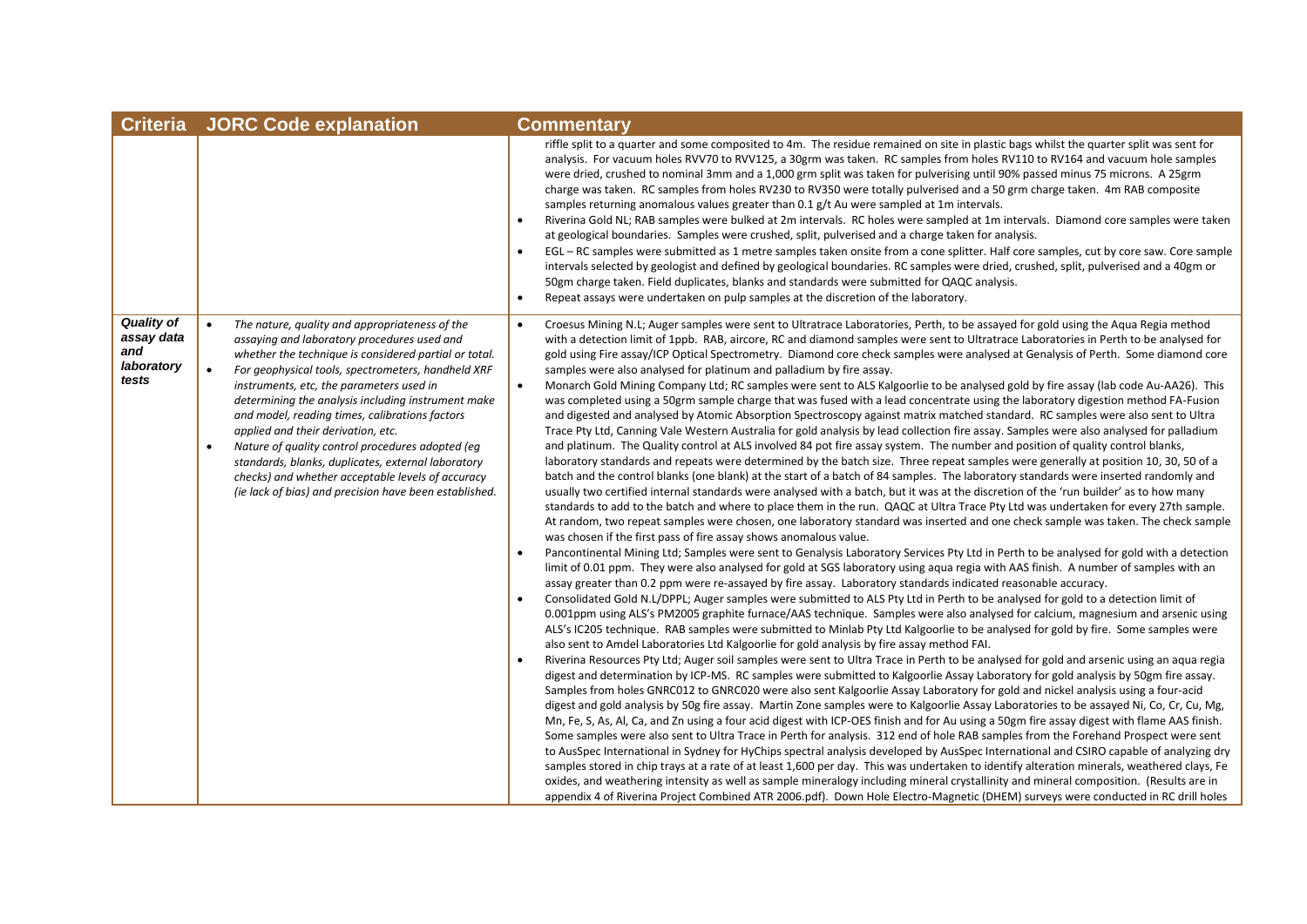| <b>Criteria</b>                       | <b>JORC Code explanation</b>                                                                                                                                    | <b>Commentary</b>                                                                                                                                                                                                                                                                                                                                                                                                                                                                                                                                                                                                                                                                                                                                                                                                                                                                                                                                                                                                                                                                                                                                                                                                                                                                                                                                                                                                                                                                                                                                                                           |
|---------------------------------------|-----------------------------------------------------------------------------------------------------------------------------------------------------------------|---------------------------------------------------------------------------------------------------------------------------------------------------------------------------------------------------------------------------------------------------------------------------------------------------------------------------------------------------------------------------------------------------------------------------------------------------------------------------------------------------------------------------------------------------------------------------------------------------------------------------------------------------------------------------------------------------------------------------------------------------------------------------------------------------------------------------------------------------------------------------------------------------------------------------------------------------------------------------------------------------------------------------------------------------------------------------------------------------------------------------------------------------------------------------------------------------------------------------------------------------------------------------------------------------------------------------------------------------------------------------------------------------------------------------------------------------------------------------------------------------------------------------------------------------------------------------------------------|
|                                       |                                                                                                                                                                 | GNRC001, GNRC003 and GNRC004 and three diamond drill holes. These surveys were completed by Outer Rim Exploration Services<br>using a Crone Pulse EM probe. (Southern Geoscience Consultants were contracted to plan the DHEM surveys and interpret the results).<br>Barra Resources Ltd; Auger samples were sent to Ultra Trace Analytical Laboratories in Perth to be analysed for gold and arsenic. Gold<br>was determined by Aqua Regia with ICP-Mass Spectrometry to a detection limit of 0.2ppb. All RC pulp samples were sent to Kalgoorlie<br>Assay Laboratories or Australian Laboratory Services Pty Ltd (ALS) in Kalgoorlie for gold analysis. Gold analysis was completed using the<br>50gm fire assay technique with an AAS finish to a detection limit of 0.01ppm. Each was weighed and data captured, with the charge<br>then intimately mixed with flux. Mixed sample and flux were fused in a ceramic crucible at 1100°C in a reducing furnace. Molten mass<br>was then poured into moulds and allowed to cool. Lead button removed and placed in a cupellation furnace. The resultant dore bead<br>was parted and digested, being made up to volume with distilled water. The analyte solution was aspirated against known calibrating<br>standards using AAS. All diamond core sample pulps were sent to Leonora Laverton Assay Laboratory Pty Ltd to be assayed for gold by<br>fire with an AAS finish to a detection limit of 0.01ppm Au. Some drill hole samples were analysed for gold (Fire assay/ICP Optical<br>Spectrometry) by Ultratrace Laboratories in Perth. |
|                                       |                                                                                                                                                                 | Carpentaria Exploration Company Pty Ltd; Samples were sent to Australian Assay Laboratories Group in Leonora to be analysed for gold<br>$\bullet$<br>with a detection limit of 0.01 g/t Au by fire assay. Repeat assays undertaken for about 1 sample in 20. Field duplicates and standards<br>routinely submitted with assay batches.                                                                                                                                                                                                                                                                                                                                                                                                                                                                                                                                                                                                                                                                                                                                                                                                                                                                                                                                                                                                                                                                                                                                                                                                                                                      |
|                                       |                                                                                                                                                                 | Malanti Pty Ltd; RC samples from RRC1 to RRC7 holes were sent to Aminya Laboratories Pty Ltd, Ballarat, Victoria, to be analysed for<br>gold by fire assay with a detection limit of 0.01 g/t Au. RC samples from holes RRC8 to RRC12 submitted to Minesite Reference<br>Laboratories, Wangara, Western Australia to be analysed for gold by Fire Assay of 50g charge (code FA50) with a 0.01ppm lower<br>detection limit. About 1 in 20 assays was either a repeat or duplicate.                                                                                                                                                                                                                                                                                                                                                                                                                                                                                                                                                                                                                                                                                                                                                                                                                                                                                                                                                                                                                                                                                                           |
|                                       |                                                                                                                                                                 | Riverina Gold Mines NL; RC samples from holes RV110 to RV164 and vacuum hole samples were sent to Leonora Laverton Assay<br>Laboratory Pty Ltd, Leonora, to be analysed for gold. The charge was dissolved in aqua-regia/solvent digest with a double ketone<br>backwash and then assayed using AAS techniques with a detection limit of 0.02ppm. RC samples from holes RV230 to RV350, vacuum<br>samples from holes RVV126 to RVV204 and RAB composite samples were sent to Multilab Pty Ltd in Kalgoorlie to be analysed for gold.<br>The 50grm samples were digested in aqua regia and assayed by AAS techniques with a detection limit of 0.01ppm. Other RC samples<br>were sent to Minlab in Perth to be analysed for gold using the aqua regia digest and AAS finish. For vacuum and RAB samples, about 1<br>in 10 assays was a repeat. For RC holes from RV110 to RV164 and vacuum holes, at least 10 percent of a bulk order was repeated as a<br>laboratory duplicate for quality control.                                                                                                                                                                                                                                                                                                                                                                                                                                                                                                                                                                                         |
|                                       |                                                                                                                                                                 | Riverina Gold NL; RAB samples were analysed for gold, silver, arsenic, lead, zinc, copper and nickel. RC samples were despatched to<br>Genalysis to be analysed for gold by Aqua Regia/AAS method. Diamond samples were set to Analabs in Kalgoorlie to be analysed for<br>gold by fire with fusion AAA, copper, lead and silver by ASS with perchloric acid digestion and, arsenic by ASS with vapour generation<br>and density using an air pynometer.                                                                                                                                                                                                                                                                                                                                                                                                                                                                                                                                                                                                                                                                                                                                                                                                                                                                                                                                                                                                                                                                                                                                    |
|                                       |                                                                                                                                                                 | EGL - Samples sent to accredited labrotory. The samples have been analysed by firing a 40gm or 50gm portion of the sample. This is the<br>classical fire assay process and will give total separation of gold. An ICPOES finish is used. Commercially prepared standard samples and<br>blanks are inserted in the sample stream at a rate of 1:10. Sizing results (percentage of pulverised sample passing a 75µm mesh) are<br>undertaken on approximately 1 in 40 samples. The accuracy (standards) and precision (repeats) of assaying are acceptable.                                                                                                                                                                                                                                                                                                                                                                                                                                                                                                                                                                                                                                                                                                                                                                                                                                                                                                                                                                                                                                    |
|                                       |                                                                                                                                                                 | Fire assay is considered a total technique, Aqua Regia is considered partial.<br>The assaying techniques for all surface rockchip samples are of sufficient quality and appropriateness to guide exploration in these<br>areas. It is not known, however, what quality control procedures were adopted in these sampling programs.                                                                                                                                                                                                                                                                                                                                                                                                                                                                                                                                                                                                                                                                                                                                                                                                                                                                                                                                                                                                                                                                                                                                                                                                                                                          |
| <b>Verification</b><br>of<br>sampling | The verification of significant intersections by either<br>$\bullet$<br>independent or alternative company personnel.<br>The use of twinned holes.<br>$\bullet$ | Holes are not deliberately twinned.<br>$\bullet$                                                                                                                                                                                                                                                                                                                                                                                                                                                                                                                                                                                                                                                                                                                                                                                                                                                                                                                                                                                                                                                                                                                                                                                                                                                                                                                                                                                                                                                                                                                                            |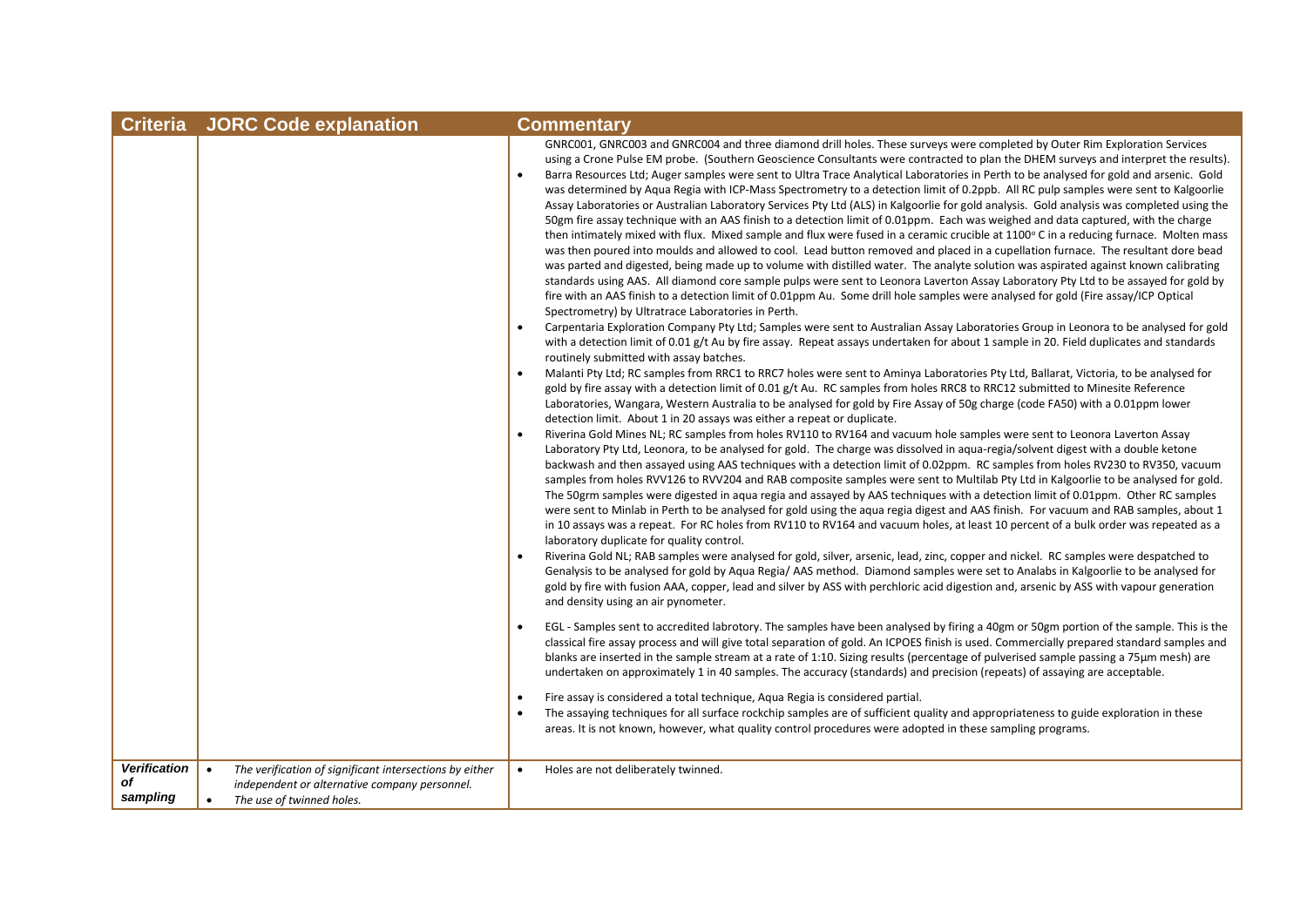| and<br>Documentation of primary data, data entry<br>EGL - Geological and sample data logged directly into field computer at the core yard using Field Marshall. Data is transferred to Perth<br>$\bullet$<br>assaying<br>procedures, data verification, data storage (physical<br>via email and imported into Geobank SQL database by the database administrator (DBA). Assay files are received in .csv format and<br>and electronic) protocols.<br>loaded directly into the database by the DBA. Hardcopy and/or digital copies of data are kept for reference if necessary.<br>Discuss any adjustment to assay data.<br>$\bullet$<br>Monarch Gold Mining Company Ltd; Geological and sample data was logged digitally and .csv or .xls files imported into Datashed SQL<br>$\bullet$<br>database with in-built validation. Samples bags were put into numbered plastic bags and then cable tied. Samples collected daily from<br>site by laboratory.<br>Data entry, verification and storage protocols for remaining operators is unknown.<br>No adjustments have been made to assay data.<br>$\bullet$<br><b>Location of</b><br>$\bullet$<br>Accuracy and quality of surveys used to locate drill<br>Croesus Mining N.L; All drilling was located using a Trimble/Omnistar DGPS with an accuracy of plus or minus 1m. Down hole surveys<br>$\bullet$<br>data points<br>holes (collar and down-hole surveys), trenches, mine<br>were either as planned or taken using electronic multi shot camera. The gird system used is AGD 1984 AMG Zone 51.<br>workings and other locations used in Mineral<br>Monarch Gold Mining Company Ltd; The collar co-ordinates of aircore and RAB holes and RC holes RMRC001 to RMRC085 were<br>$\bullet$<br>Resource estimation.<br>surveyed using GPS. The co-ordinates of holes RMRC086 to RMRC177 were surveyed using the RTKGPS. All surveying was undertaken<br>Specification of the grid system used.<br>by staff of Monarch Gold Mining Company Ltd. Down hole surveys were undertaken every 5m by Ausmine using electronic multi-shot<br>$\bullet$<br>Quality and adequacy of topographic control.<br>(EMS). The gird system used is GDA94 MGA Zone 51.<br>$\bullet$<br>Pancontinental Mining Ltd; RC drilling at Mulwarrie was surveyed by McGay Surveys. The grid system used is AMG Zone 51. RAB drilling<br>at Riverina South – holes drilled on local Riverina grid and transformed to MGAa using 2 point transformation. Holes were not routinely<br>downhole surveyed.<br>Consolidated Gold N.L/DPPL; Auger holes located on AMG grid.Some RAB holes were drilled on an AMG grid installed by Kingston<br>Surveys Pty Ltd of Kalgoorlie. Each 40m grid peg had an accurate (plus or minus 10 cm) northing, easting and elevation position. Other<br>RAB holes drilled on local grid. Holes located using compass and hip chain from surveyed baselines. The grid system used is AMG Zone<br>51. RAB holes not down hole surveyed<br>Riverina Resources Pty Ltd; Collar co-ordinates were surveyed using a DGPS. Collar azimuth and inclination were recorded. Downhole<br>surveys for most GNRC holes was by single shot and on rare occasions by gyro. Diamond holes surveyed by electronic multishot. The<br>gird system used is AGD 1984 AMG Zone 51.<br>Barra Resources Ltd; Collar co-ordinates for northings, eastings and elevation have been recorded. Collar azimuth and inclination were<br>$\bullet$<br>recorded. Drill hole collar data was collected by the First Hit mine surveyor and down hole data was collected by the drilling company<br>and passed onto the supervising geologist. The gird system used is AGD84 Zone 51.<br>Carpentaria Exploration Company Pty Ltd; A local Riverina South grid was employed to record collar coordinates. Holes were not<br>$\bullet$<br>downhole surveyed. Local co-ordinates were transferred to the AMG and MGA grids using a 2-point transformation.<br>Malanti Pty Ltd; Collar locations of re-sampled RAB holes were noted using a GPS. Holes were not downhole surveyed. Two grid<br>systems were employed; a local Riverina grid and AGD 1996 AMG Zone 51. Local co-ordinates were transferred to the AMG and MGA<br>grids using a 2-point transformation.<br>Riverina Gold Mines NL; Collar co-ordinates for northings and eastings and have been recorded. Collar inclination was recorded. The<br>$\bullet$<br>grid used was the Riverina grid which is oriented to true north. The origin for this grid is 10,000N, 10,000E located at the south west<br>corner of surveyed M30/98.<br>Riverina Gold NL; For diamond holes, down hole surveys were either assumed or taken using an Eastman camera or gyro. Diamond hole<br>$\bullet$<br>locations surveyed on Riverina local grid. RC and RAB holes located on surveyed Riverina local grid.<br>Topography has been surveyed by recent operators. Collar elevations are consistent with surrounding holes and the natural surface<br>elevation. | <b>Criteria</b> | <b>JORC Code explanation</b> | <b>Commentary</b>                                                                                                                        |
|------------------------------------------------------------------------------------------------------------------------------------------------------------------------------------------------------------------------------------------------------------------------------------------------------------------------------------------------------------------------------------------------------------------------------------------------------------------------------------------------------------------------------------------------------------------------------------------------------------------------------------------------------------------------------------------------------------------------------------------------------------------------------------------------------------------------------------------------------------------------------------------------------------------------------------------------------------------------------------------------------------------------------------------------------------------------------------------------------------------------------------------------------------------------------------------------------------------------------------------------------------------------------------------------------------------------------------------------------------------------------------------------------------------------------------------------------------------------------------------------------------------------------------------------------------------------------------------------------------------------------------------------------------------------------------------------------------------------------------------------------------------------------------------------------------------------------------------------------------------------------------------------------------------------------------------------------------------------------------------------------------------------------------------------------------------------------------------------------------------------------------------------------------------------------------------------------------------------------------------------------------------------------------------------------------------------------------------------------------------------------------------------------------------------------------------------------------------------------------------------------------------------------------------------------------------------------------------------------------------------------------------------------------------------------------------------------------------------------------------------------------------------------------------------------------------------------------------------------------------------------------------------------------------------------------------------------------------------------------------------------------------------------------------------------------------------------------------------------------------------------------------------------------------------------------------------------------------------------------------------------------------------------------------------------------------------------------------------------------------------------------------------------------------------------------------------------------------------------------------------------------------------------------------------------------------------------------------------------------------------------------------------------------------------------------------------------------------------------------------------------------------------------------------------------------------------------------------------------------------------------------------------------------------------------------------------------------------------------------------------------------------------------------------------------------------------------------------------------------------------------------------------------------------------------------------------------------------------------------------------------------------------------------------------------------------------------------------------------------------------------------------------------------------------------------------------------------------------------------------------------------------------------------------------------------------------------------------------------------------------------------------------------------------------------------------------------------------------------------------------------------------------------------------------------------------------------------------------------------------------------------------------------------------------------------------------------------------------------------------------------------------------|-----------------|------------------------------|------------------------------------------------------------------------------------------------------------------------------------------|
|                                                                                                                                                                                                                                                                                                                                                                                                                                                                                                                                                                                                                                                                                                                                                                                                                                                                                                                                                                                                                                                                                                                                                                                                                                                                                                                                                                                                                                                                                                                                                                                                                                                                                                                                                                                                                                                                                                                                                                                                                                                                                                                                                                                                                                                                                                                                                                                                                                                                                                                                                                                                                                                                                                                                                                                                                                                                                                                                                                                                                                                                                                                                                                                                                                                                                                                                                                                                                                                                                                                                                                                                                                                                                                                                                                                                                                                                                                                                                                                                                                                                                                                                                                                                                                                                                                                                                                                                                                                                                                                                                                                                                                                                                                                                                                                                                                                                                                                                                                                                                        |                 |                              |                                                                                                                                          |
|                                                                                                                                                                                                                                                                                                                                                                                                                                                                                                                                                                                                                                                                                                                                                                                                                                                                                                                                                                                                                                                                                                                                                                                                                                                                                                                                                                                                                                                                                                                                                                                                                                                                                                                                                                                                                                                                                                                                                                                                                                                                                                                                                                                                                                                                                                                                                                                                                                                                                                                                                                                                                                                                                                                                                                                                                                                                                                                                                                                                                                                                                                                                                                                                                                                                                                                                                                                                                                                                                                                                                                                                                                                                                                                                                                                                                                                                                                                                                                                                                                                                                                                                                                                                                                                                                                                                                                                                                                                                                                                                                                                                                                                                                                                                                                                                                                                                                                                                                                                                                        |                 |                              |                                                                                                                                          |
|                                                                                                                                                                                                                                                                                                                                                                                                                                                                                                                                                                                                                                                                                                                                                                                                                                                                                                                                                                                                                                                                                                                                                                                                                                                                                                                                                                                                                                                                                                                                                                                                                                                                                                                                                                                                                                                                                                                                                                                                                                                                                                                                                                                                                                                                                                                                                                                                                                                                                                                                                                                                                                                                                                                                                                                                                                                                                                                                                                                                                                                                                                                                                                                                                                                                                                                                                                                                                                                                                                                                                                                                                                                                                                                                                                                                                                                                                                                                                                                                                                                                                                                                                                                                                                                                                                                                                                                                                                                                                                                                                                                                                                                                                                                                                                                                                                                                                                                                                                                                                        |                 |                              |                                                                                                                                          |
|                                                                                                                                                                                                                                                                                                                                                                                                                                                                                                                                                                                                                                                                                                                                                                                                                                                                                                                                                                                                                                                                                                                                                                                                                                                                                                                                                                                                                                                                                                                                                                                                                                                                                                                                                                                                                                                                                                                                                                                                                                                                                                                                                                                                                                                                                                                                                                                                                                                                                                                                                                                                                                                                                                                                                                                                                                                                                                                                                                                                                                                                                                                                                                                                                                                                                                                                                                                                                                                                                                                                                                                                                                                                                                                                                                                                                                                                                                                                                                                                                                                                                                                                                                                                                                                                                                                                                                                                                                                                                                                                                                                                                                                                                                                                                                                                                                                                                                                                                                                                                        |                 |                              | EGL (RC, DD) MGA94, Zone 51. Drill hole collar positions are picked up using a Trimble DGPS subsequent to drilling. Drill-hole, downhole |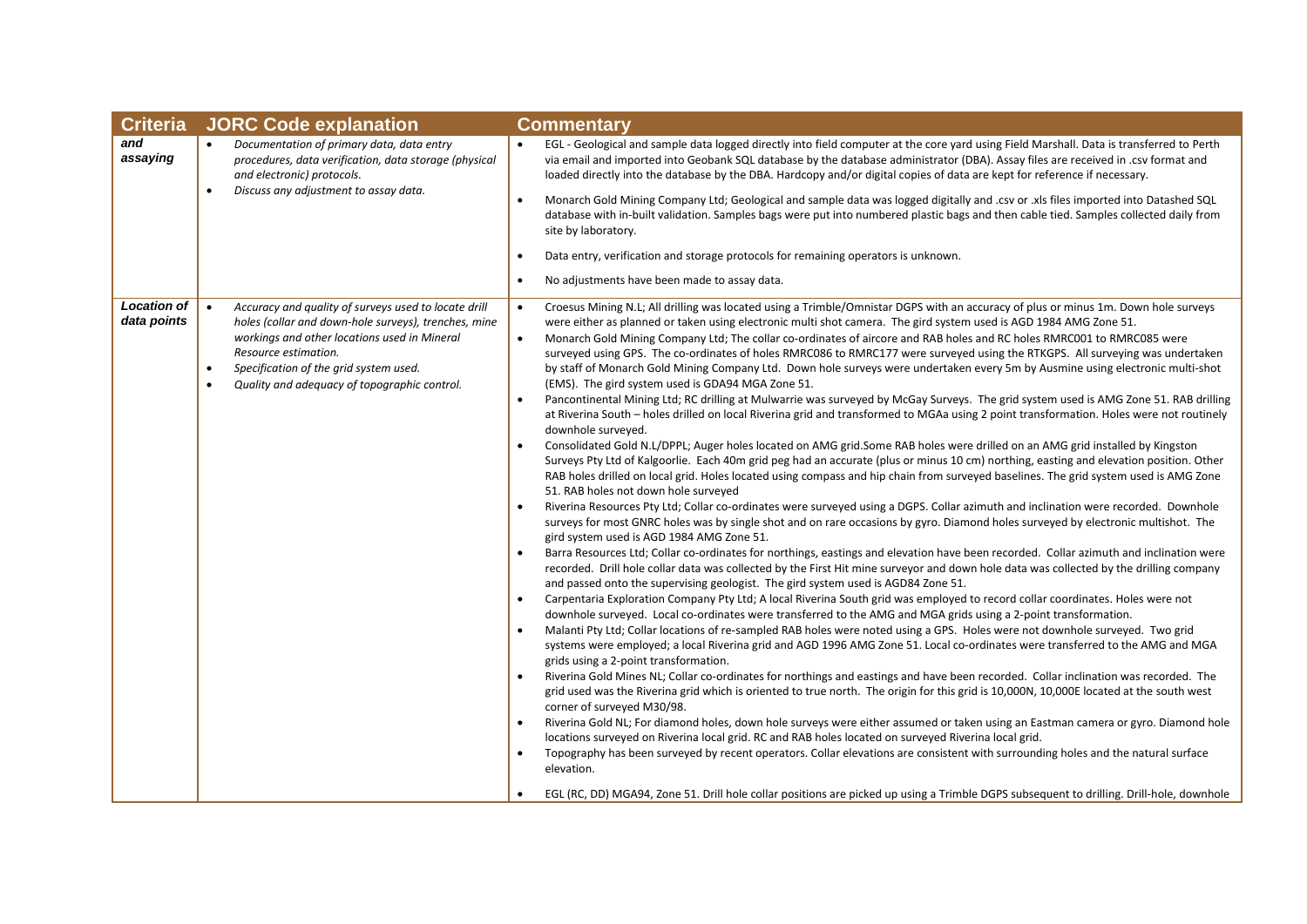| <b>Criteria</b>                                                            | <b>JORC Code explanation</b>                                                                                                                                                                                                                                                                                                                                                                                         | <b>Commentary</b>                                                                                                                                                                                                                                                                                                                                                                                                                                                                                                                                                                                                                                                                                                                                                                                                                                                                                                                                                                                                                                                                                                                                                                                                                                                                                                                                                                                                                                                                                                                                            |  |
|----------------------------------------------------------------------------|----------------------------------------------------------------------------------------------------------------------------------------------------------------------------------------------------------------------------------------------------------------------------------------------------------------------------------------------------------------------------------------------------------------------|--------------------------------------------------------------------------------------------------------------------------------------------------------------------------------------------------------------------------------------------------------------------------------------------------------------------------------------------------------------------------------------------------------------------------------------------------------------------------------------------------------------------------------------------------------------------------------------------------------------------------------------------------------------------------------------------------------------------------------------------------------------------------------------------------------------------------------------------------------------------------------------------------------------------------------------------------------------------------------------------------------------------------------------------------------------------------------------------------------------------------------------------------------------------------------------------------------------------------------------------------------------------------------------------------------------------------------------------------------------------------------------------------------------------------------------------------------------------------------------------------------------------------------------------------------------|--|
|                                                                            |                                                                                                                                                                                                                                                                                                                                                                                                                      | surveys are recorded every 30m using a reflex digital downhole camera. Some RC holes not surveyed if holes short and/or drilling an<br>early stage exploration project.                                                                                                                                                                                                                                                                                                                                                                                                                                                                                                                                                                                                                                                                                                                                                                                                                                                                                                                                                                                                                                                                                                                                                                                                                                                                                                                                                                                      |  |
| Data<br>spacing<br>and<br>distribution                                     | Data spacing for reporting of Exploration Results.<br>$\bullet$<br>Whether the data spacing and distribution is<br>$\bullet$<br>sufficient to establish the degree of geological and<br>grade continuity appropriate for the Mineral<br>Resource and Ore Reserve estimation procedure(s)<br>and classifications applied.<br>Whether sample compositing has been applied.<br>$\bullet$                                | Exploration results are reported for single holes only.<br>$\bullet$<br>Drill hole spacing is adequate for the current resources reported externally. (Examples are discussed below)<br>$\bullet$<br>$\bullet$<br>Croesus Mining N.L; Auger samples were collected to infill a 250m x 100m grid, Riverina South RAB samples were collected to infill a<br>400m x 80m grid and Sunraysia RC drilling was completed on a 40m x 200m grid.<br>Monarch Gold Mining Company Ltd; RAB holes were drilled on 200m x 40m grids and RC holes were drilled on a 20m x 20m and 40m x<br>$\bullet$<br>20m grids.<br>Riverina Resources Pty Ltd; Auger soil sampling program was taken over 50m x 50m, 50m x 100m and 50m x 200m spaced grids, Silver<br>$\bullet$<br>Tongue RAB and RC holes were drilled on 25m x 25m, 25m x 50m and 50mx 50m spaced grids and Corporate James RAB holes were<br>drilled on 50m x 100m and 25m x 100m spaced grids.<br>Barra Resources Ltd; Auger soil sampling program was taken over 50m x 50m, 50m x 100m and 50m x 200m spaced grids, Silver Tongue<br>RAB and RC holes were drilled on 25m x 25m, 25m x 50m and 50m x 50m spaced grids, Corporate James RAB holes were drilled on 50m<br>x 100m and 25m x 100m spaced grids, Forehand RAB and RC holes were drilled on 50m x 100m, 50m x 50m or 25m x 50m spaced grids<br>and Cactus RC holes were drilled on 10m x 10m, 20m x 20m and 40m x50m spaced grids.<br>Drill intercepts are length weighted, 1g/t lower cut-off, not top-cut, maximum 2m internal dilution.<br>$\bullet$ |  |
| <b>Orientation</b><br>of data in<br>relation to<br>geological<br>structure | Whether the orientation of sampling achieves<br>$\bullet$<br>unbiased sampling of possible structures and the<br>extent to which this is known, considering the<br>deposit type.<br>If the relationship between the drilling orientation<br>$\bullet$<br>and the orientation of key mineralised structures is<br>considered to have introduced a sampling bias, this<br>should be assessed and reported if material. | Drilling was oriented at 90° to the strike of mineralisation and inclined at 60°. Examples are discussed below.<br>$\bullet$<br>$\bullet$<br>Croesus Mining N.L; Holes were either vertical or inclined at 60° and oriented towards the west.<br>Monarch Gold Mining Company Ltd; Holes were inclined at 600 and oriented towards the west.<br>$\bullet$<br>$\bullet$<br>Consolidated Gold N.L/DPPL; Holes were inclined at 60° and oriented towards either the west or east.<br>Riverina Resources Pty Ltd; Holes were inclined at 60° and oriented towards either the west or east.<br>$\bullet$<br>$\bullet$<br>Barra Resources Ltd; Holes were either vertical or inclined at 60° and oriented towards the west.<br>Carpentaria Exploration Company Pty Ltd; Holes were inclined at 60° and oriented towards either the west or east.<br>$\bullet$<br>Malanti Pty Ltd; Holes were inclined at 60° and oriented towards either the west or east.<br>$\bullet$<br>Riverina Gold Mines NL; Vacuum holes from RVV1 to RVV69 and from RVV126 to RVV204 were drilled vertically. Vacuum holes from<br>$\bullet$<br>RVV70 to RVV125 were inclined at 60° and oriented either east or west. RAB and RC holes were inclined at 60° and oriented either east<br>or west.<br>Riverina Gold NL; RC holes were inclined at 60° and oriented either east or west.<br>$\bullet$<br>EGL - Drilling predominately inclined at 60 degrees towards the west.                                                                                                                |  |
| <b>Sample</b><br>security                                                  | The measures taken to ensure sample security.<br>$\bullet$                                                                                                                                                                                                                                                                                                                                                           | Unknown for all drilling except for the following;<br>$\bullet$<br>Barra Resources Ltd. Samples received at the laboratory were logged in ALS Chemex's unique sample tracking system. A barcode was<br>$\bullet$<br>attached to the original sample bag. The label was then scanned and the weight of sample recorded together with information such as<br>date, time, equipment used and operator name.<br>Monarch; Sample calicos were put into numbered plastic bags and cable tied. Any samples that going to SGS were collected daily by the<br>lab. Samples sent to ALS were placed into sample crates and sent via courier on a weekly basis.<br>EGL - Samples were bagged, tied and in a secure yard. Once submitted to the laboratories they are stored in cages within a secure<br>fenced compound. Samples are tracked through the laboratory via their LIMS.                                                                                                                                                                                                                                                                                                                                                                                                                                                                                                                                                                                                                                                                                     |  |
| <b>Audits or</b><br>reviews                                                | The results of any audits or reviews of sampling<br>$\bullet$<br>techniques and data.                                                                                                                                                                                                                                                                                                                                | EGL has reviewed historic digital data and compared it to hardcopy and digital (Wamex) records.                                                                                                                                                                                                                                                                                                                                                                                                                                                                                                                                                                                                                                                                                                                                                                                                                                                                                                                                                                                                                                                                                                                                                                                                                                                                                                                                                                                                                                                              |  |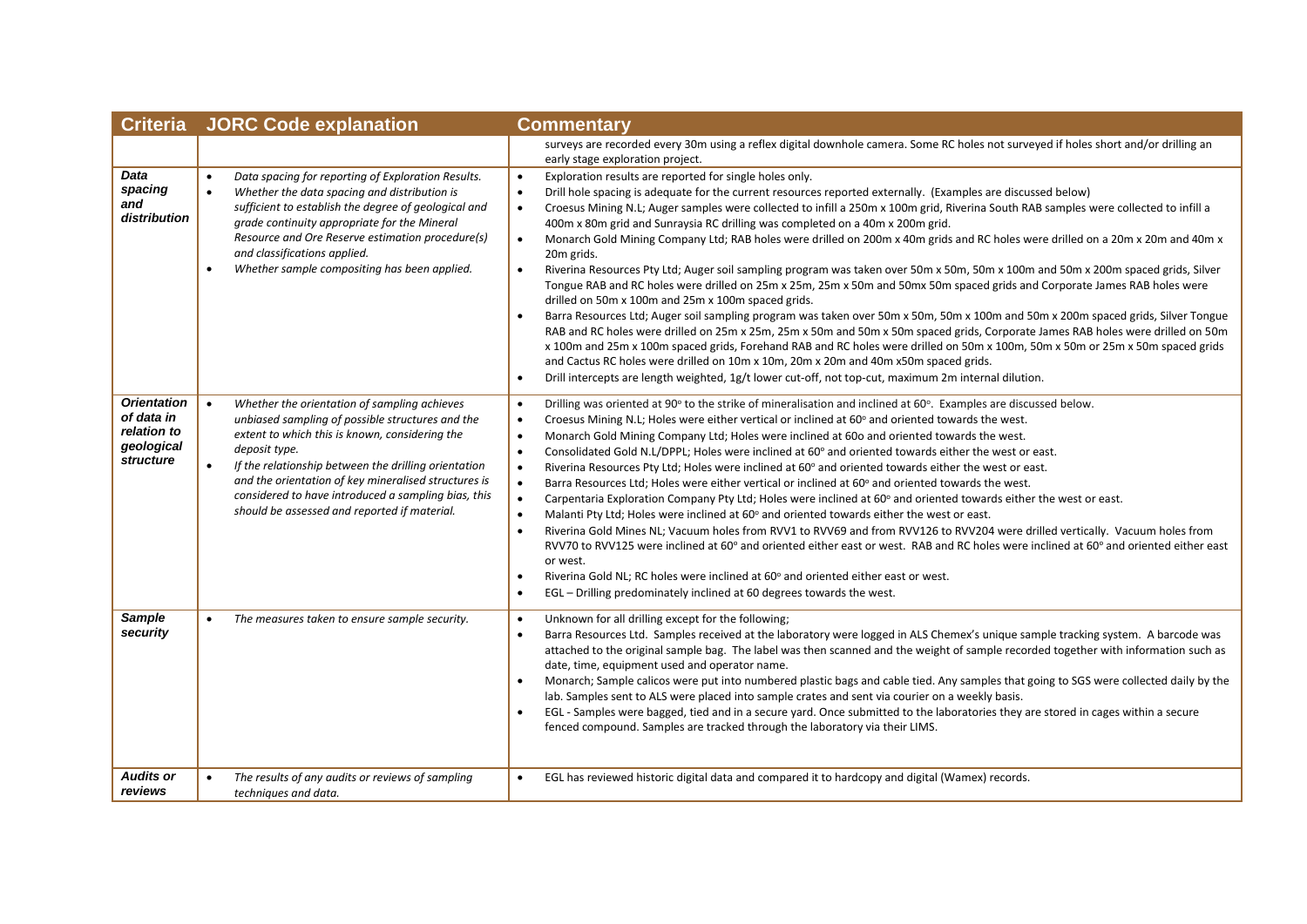| <b>Criteria</b> | JORC Code ex |  |
|-----------------|--------------|--|
|                 |              |  |
|                 |              |  |

(Criteria in this section apply to all succeeding sections.)

## **Section 2 Reporting of Exploration Results**

(Criteria listed in the preceding section also apply to this section.)

| <b>Criteria</b>                                |                                                                                                                                                           | <b>JORC Code explanation</b>                                                                                                                                                                                                                                                             |                        | <b>Commentary</b>                                          |                                                                                                                                                                                                                                                                                                                                                                                                                                                                                                                                                                                                                                                                                                                                                                                                                                                                                                                                                                                                                                                                     |  |
|------------------------------------------------|-----------------------------------------------------------------------------------------------------------------------------------------------------------|------------------------------------------------------------------------------------------------------------------------------------------------------------------------------------------------------------------------------------------------------------------------------------------|------------------------|------------------------------------------------------------|---------------------------------------------------------------------------------------------------------------------------------------------------------------------------------------------------------------------------------------------------------------------------------------------------------------------------------------------------------------------------------------------------------------------------------------------------------------------------------------------------------------------------------------------------------------------------------------------------------------------------------------------------------------------------------------------------------------------------------------------------------------------------------------------------------------------------------------------------------------------------------------------------------------------------------------------------------------------------------------------------------------------------------------------------------------------|--|
| <b>Mineral</b><br>tenement and<br>land tenure  | Type, reference name/number, location and<br>$\bullet$<br>ownership including agreements or material<br>issues with third parties such as joint ventures, |                                                                                                                                                                                                                                                                                          | $\bullet$<br>$\bullet$ | of Eastern Goldfields Limited. See tenement listing below. | Riverina Tenements are wholly owned by either Barra Resources Ltd or Carnegie Gold Pty Ltd., both of which a wholly owned subsidiaries                                                                                                                                                                                                                                                                                                                                                                                                                                                                                                                                                                                                                                                                                                                                                                                                                                                                                                                              |  |
| status                                         |                                                                                                                                                           | partnerships, overriding royalties, native title<br>interests, historical sites, wilderness or                                                                                                                                                                                           |                        | <b>REGISTERED HOLDER</b>                                   | <b>TENEMENTS</b>                                                                                                                                                                                                                                                                                                                                                                                                                                                                                                                                                                                                                                                                                                                                                                                                                                                                                                                                                                                                                                                    |  |
|                                                | $\bullet$                                                                                                                                                 | national park and environmental settings.<br>The security of the tenure held at the time of                                                                                                                                                                                              |                        | <b>CARNEGIE GOLD PTY LTD</b>                               | E30/333, E30/336, E30/468, M30/123, M30/127, M30/133, M30/157, M30/182,<br>M30/253, M30/256, P30/1116, P30/1117, P30/1118                                                                                                                                                                                                                                                                                                                                                                                                                                                                                                                                                                                                                                                                                                                                                                                                                                                                                                                                           |  |
|                                                |                                                                                                                                                           | reporting along with any known impediments<br>to obtaining a licence to operate in the area.                                                                                                                                                                                             |                        | There are no native title/heritage issues.                 | There are no known impediments to obtaining a licence to operate in the area                                                                                                                                                                                                                                                                                                                                                                                                                                                                                                                                                                                                                                                                                                                                                                                                                                                                                                                                                                                        |  |
| <b>Exploration</b><br>done by other<br>parties | $\bullet$                                                                                                                                                 | Acknowledgment and appraisal of exploration<br>by other parties.                                                                                                                                                                                                                         |                        |                                                            | Drilling, sampling and assay procedures and methods as stated in the database and confirmed from Wamex reports and hard copy<br>records are considered acceptable and to industry standards of the time.                                                                                                                                                                                                                                                                                                                                                                                                                                                                                                                                                                                                                                                                                                                                                                                                                                                            |  |
| Geology                                        | $\bullet$                                                                                                                                                 | Deposit type, geological setting and style of<br>mineralisation.                                                                                                                                                                                                                         |                        | dislocated these mylonite zones.                           | The geology of the Riverina area consists of a sequence of meta-basalts with minor meta-sediments and meta-ultramafics that have a<br>northerly strike and sub-vertical to steep east dip. The area has been affected by upper greenschist to lower amphibolite grade<br>metamorphism with many minerals exhibiting strong preferred orientations. All rock units are foliated with shear zones common. The<br>most intense shear zones have been locally referred to as mylonite zones. Contemporaneous strike faults and late stage faults have<br>Intense mineralisation and alteration at the Riverina underground mine is confined to the mylonite zones and strike fault systems. Gold<br>mineralisation is intimately associated with quartz veining and sulphides within a broader mylonite zone that also contains non-<br>mineralised parallel quartz veins. Elsewhere mineralisation is found in favourable host rocks where intersected by N-S trending strike<br>faults. Favourable hosts include meta sediments, mafics and mafic/ultramafic contacts |  |
| <b>Drill hole</b><br><b>Information</b>        | $\bullet$                                                                                                                                                 | A summary of all information material to the<br>understanding of the exploration results<br>including a tabulation of the following<br>information for all Material drill holes:<br>easting and northing of the<br>$\bigcap$<br>drill hole collar<br>elevation or RL (Reduced<br>$\circ$ | $\bullet$              | See list of drill intercepts.                              |                                                                                                                                                                                                                                                                                                                                                                                                                                                                                                                                                                                                                                                                                                                                                                                                                                                                                                                                                                                                                                                                     |  |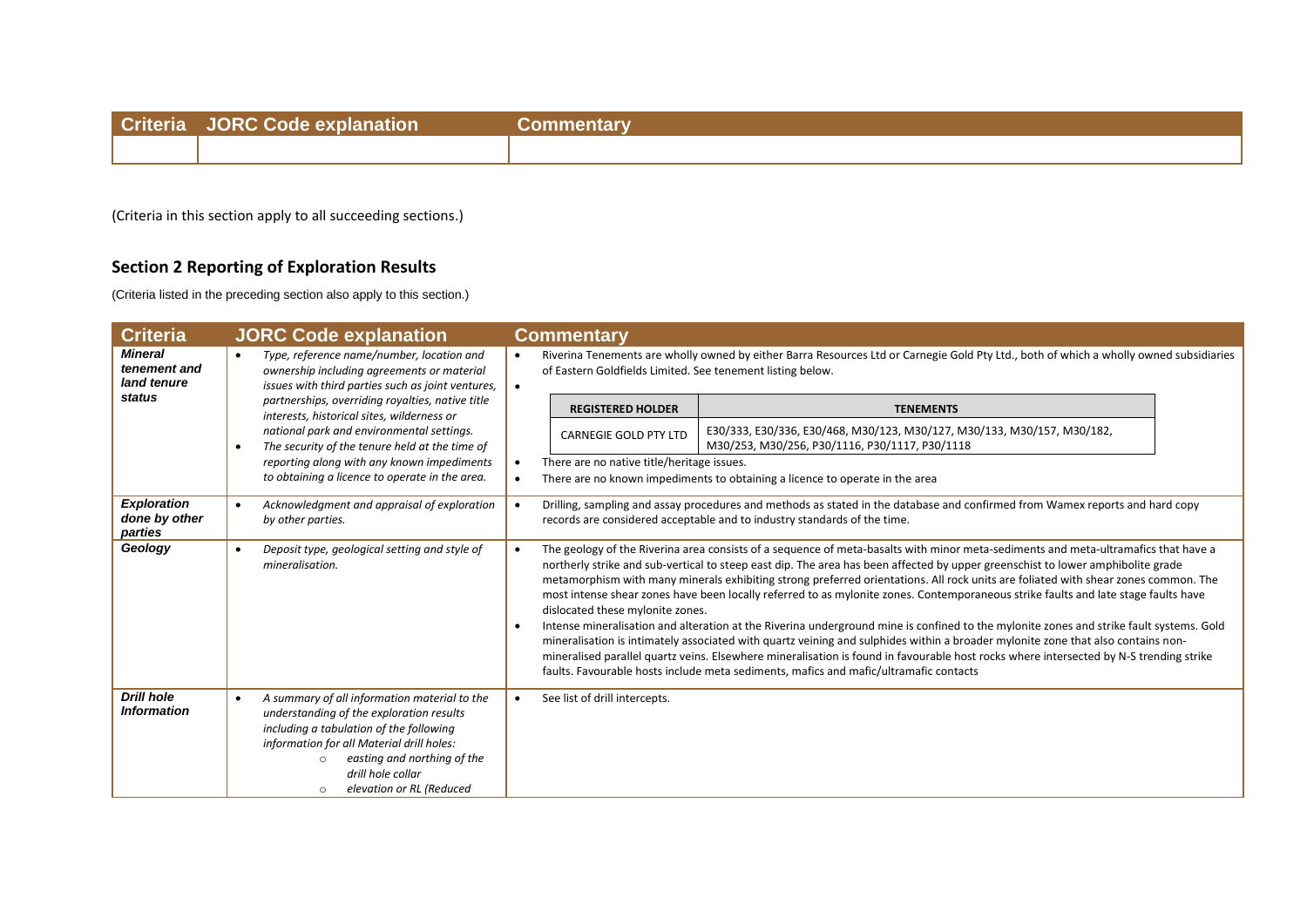| <b>Criteria</b>                                                                        | <b>JORC Code explanation</b>                                                                                                                                                                                                                                                                                                                                                                                                                                                                                                                                                                                                          | <b>Commentary</b>                                                                                                                                                                                                                                                                                                                                                             |
|----------------------------------------------------------------------------------------|---------------------------------------------------------------------------------------------------------------------------------------------------------------------------------------------------------------------------------------------------------------------------------------------------------------------------------------------------------------------------------------------------------------------------------------------------------------------------------------------------------------------------------------------------------------------------------------------------------------------------------------|-------------------------------------------------------------------------------------------------------------------------------------------------------------------------------------------------------------------------------------------------------------------------------------------------------------------------------------------------------------------------------|
|                                                                                        | Level - elevation above sea<br>level in metres) of the drill<br>hole collar<br>dip and azimuth of the hole<br>$\circ$<br>down hole length and<br>$\circ$<br>interception depth<br>hole length.<br>$\circ$<br>If the exclusion of this information is justified<br>$\bullet$<br>on the basis that the information is not<br>Material and this exclusion does not detract<br>from the understanding of the report, the<br>Competent Person should clearly explain why<br>this is the case.                                                                                                                                              |                                                                                                                                                                                                                                                                                                                                                                               |
| Data<br>aggregation<br>methods                                                         | In reporting Exploration Results, weighting<br>$\bullet$<br>averaging techniques, maximum and/or<br>minimum grade truncations (eq cutting of<br>high grades) and cut-off grades are usually<br>Material and should be stated.<br>Where aggregate intercepts incorporate short<br>$\bullet$<br>lengths of high grade results and longer<br>lengths of low grade results, the procedure<br>used for such aggregation should be stated<br>and some typical examples of such<br>aggregations should be shown in detail.<br>The assumptions used for any reporting of<br>$\bullet$<br>metal equivalent values should be clearly<br>stated. | Original assays are length weighted. Grades are not top cut. Significant intercepts have been reported in separate tables using a 0.5g/t<br>Au cut-off and 1g/t Au cut-off. Maximum 2m internal dilution<br>Metal equivalents not reported.<br>$\bullet$                                                                                                                      |
| <b>Relationship</b><br>between<br>mineralisation<br>widths and<br>intercept<br>lengths | These relationships are particularly important<br>$\bullet$<br>in the reporting of Exploration Results.<br>$\bullet$<br>If the geometry of the mineralisation with<br>respect to the drill hole angle is known, its<br>nature should be reported.<br>If it is not known and only the down hole<br>$\bullet$<br>lengths are reported, there should be a clear<br>statement to this effect (eq 'down hole length,<br>true width not known').                                                                                                                                                                                            | Intercept widths are down hole lengths. True widths are not reported given the varying orientation of drilling and mineralisation at each<br>deposit/prospect mentioned in the report.<br>The geometry of the mineralisation at Riverina Mine is approx. N-S and sub vertical. Drilling is generally oriented perpendicular the strike<br>$\bullet$<br>of the mineralisation. |
| <b>Diagrams</b>                                                                        | Appropriate maps and sections (with scales)<br>$\bullet$<br>and tabulations of intercepts should be<br>included for any significant discovery being<br>reported These should include, but not be<br>limited to a plan view of drill hole collar<br>locations and appropriate sectional views.                                                                                                                                                                                                                                                                                                                                         | See plans and sections.<br>$\bullet$                                                                                                                                                                                                                                                                                                                                          |